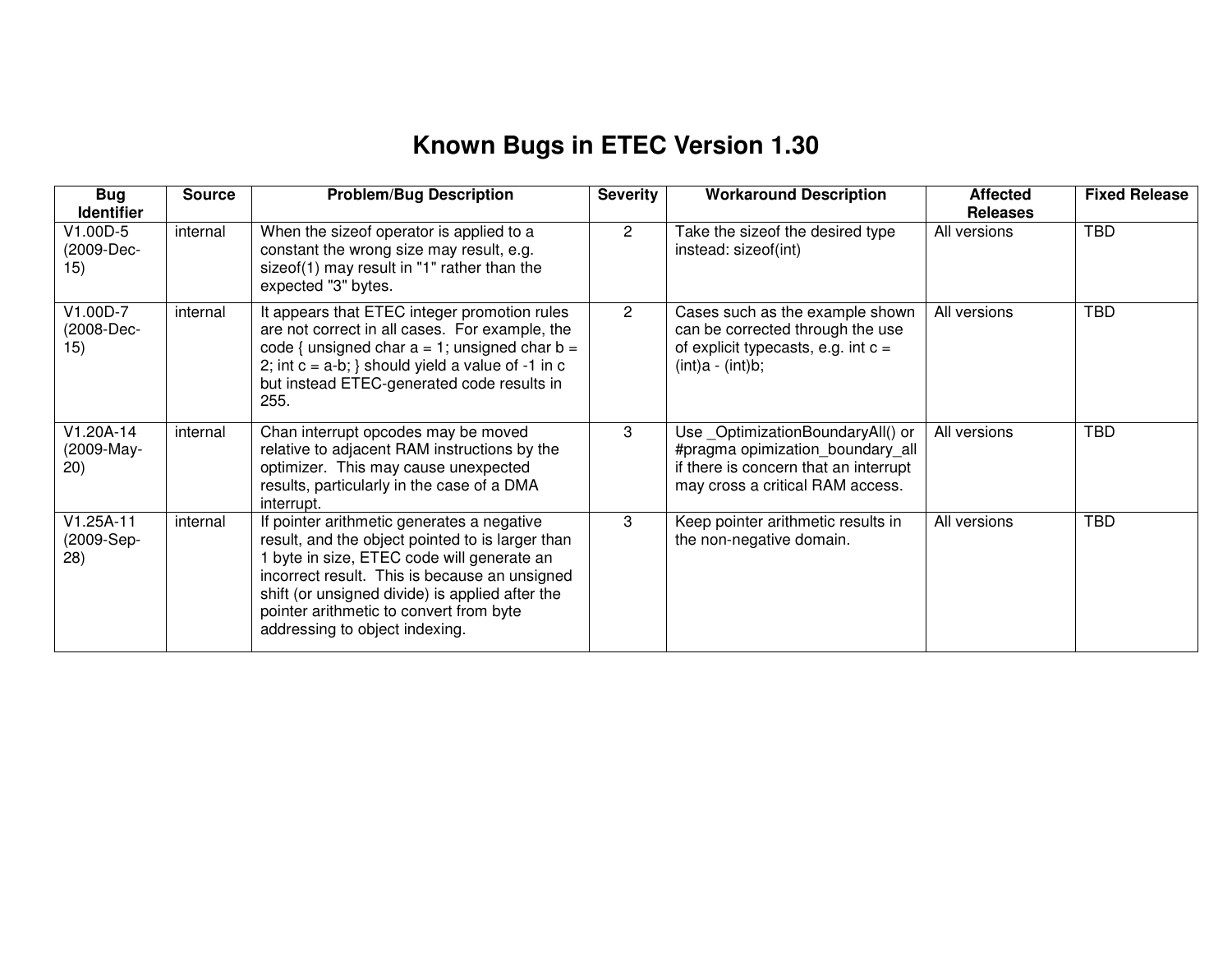| $V1.25B-6$<br>(2009-Dec-9)      | internal               | The _STACK_SIZE_ defines macro gets the<br>calculated value of the worst-case stack<br>depth. In certain rare cases, this value can be<br>slightly larger than the actual worst-case. This<br>can occur when a stack usage of a register<br>save and restore (e.g. in a called C function)<br>is eliminated via optimization. Such a register<br>save requires 4 bytes of stack space, but the<br>removal of it is not currently getting accounted<br>for in the stack size calculation. | 4 | Care should be taken in that in<br>some rare cases, a<br>STACK_SIZE_value that is non-<br>zero can still mean that no stack is<br>actually utilized. Another way to<br>verify that no stack is used is to<br>make sure that no <func class<br="">name&gt;__STACKBASE_macros<br/>are defined.</func>                | All versions                                                                                                                                      | <b>TBD</b>                                                           |
|---------------------------------|------------------------|------------------------------------------------------------------------------------------------------------------------------------------------------------------------------------------------------------------------------------------------------------------------------------------------------------------------------------------------------------------------------------------------------------------------------------------------------------------------------------------|---|--------------------------------------------------------------------------------------------------------------------------------------------------------------------------------------------------------------------------------------------------------------------------------------------------------------------|---------------------------------------------------------------------------------------------------------------------------------------------------|----------------------------------------------------------------------|
| $V1.25B-7$<br>(2009-Dec-<br>11) | internal &<br>customer | The optimizer/analyzer does not yet support<br>reentrant functions, whether they be callable<br>C functions or ETEC code fragments.<br>Reentrance is supposed to be detected and<br>cause an error, but in some cases this<br>detection failed, allowing for optimization to<br>continue. Sometimes the result could be a<br>linker crash, or sometimes invalid code<br>generation, or in some cases working code<br>resulted.                                                           | 3 | Avoid writing reentrant functions<br>until the ETEC optimizer/analyzer<br>fully supports them.                                                                                                                                                                                                                     | All versions                                                                                                                                      | V1.25C<br>(reentrance)<br>detection),<br>TBD (support<br>reentrance) |
| $V1.30A-1$<br>(2010-Apr-<br>26) | customer               | When the source file being compiled is<br>referenced via a path AND it contains inline<br>assembly, the debugging information for that<br>file may come out invalid. This is most likely<br>to occur if the path contains forward slashes.<br>For example, if the following is executed :<br>"ETEC_cc.exe /src/etpuc_somefunction.c",<br>and etpuc_somefunction.c contains inline<br>assembly, this bug will be encountered.                                                             | 3 | Two different work-arounds. One<br>is to not use a relative or absolute<br>path in the build script or makefile<br>(do the build directly from the<br>source directory). The second is<br>to use backslashes in the path.<br>This may not be possible in some<br>cases, e.g. makefiles do not like<br>backslashes. | V1.25A-V1.30B<br>$(\text{pre-V1.25A})$<br>releases would<br>have had a<br>somewhat different<br>set of pathing<br>issues with inline<br>assembly) | V1.30C                                                               |